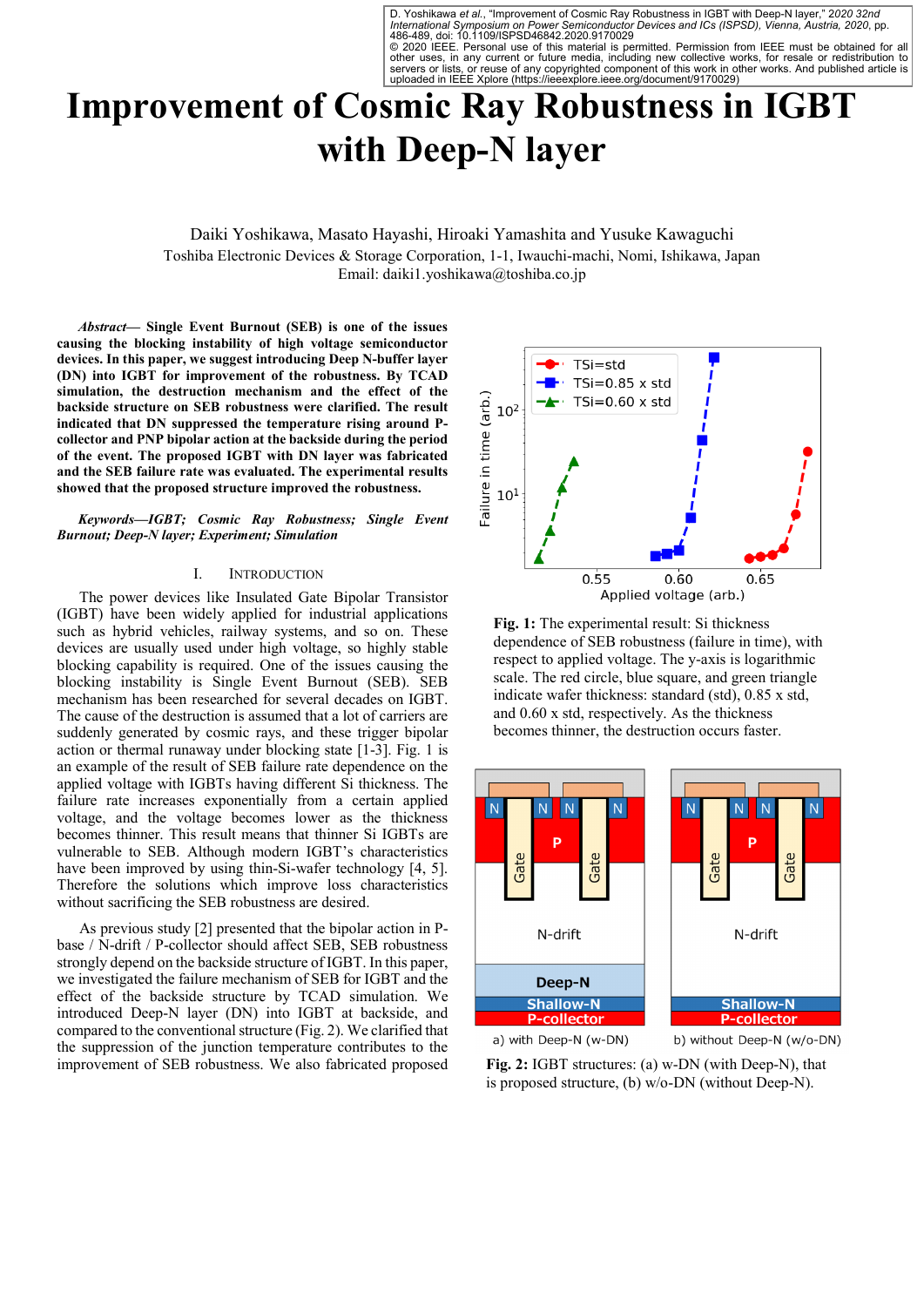

**Fig. 3:** Experimental circuit for SEB failure rate by irradiating white neutron beams which normalized energy spectra is similar to sea level.

IGBT with DN, and experimentally demonstrated improvement of the SEB robustness for the first time.

# II. SIMULATION AND EXPERIMENTAL CONDITIONS

# *A. Simulation Condition*

 SEB process was modeled in TCAD framework by heavy ion model in which high energy particles transfer energy to the atoms and generate electron-hole pairs during penetrating through devices under reverse bias condition. In the model, SEB is attributed to collector current runaway. The model was used in the previous studies [3,6] and described the experimental results well. In this paper, we carried out the 2D device simulation using the model in Synopsys Sentaurus Device for IGBT with Deep-N layer (w-DN, Fig. 2(a)) and without DN (w/o-DN, Fig. 2(b)). In order to model the thermal runaway, we also took the self-heating effect during SEB transient into account. We analyzed the transient behavior of collector current, electron density distribution and impact ionization rate for fundamental realization of SEB process. We also analyzed lattice temperature, electric field and hole injection efficiency because previous studies indicated that PNP bipolar action is trigger of SEB[2, 3].

# *B. Experimental Condition*

To examine SEB robustness by cosmic ray, we assumed that only neutron affects SEB phenomena because almost charged particle in cosmic ray should be decayed through atmosphere at sea level, and this assumption is same with previous studies [1- 3, 6]. Therefore in order to measure the neutron-induced SEB failure rate, we used the facility of the Research Center for Nuclear Physics (RCNP) at Osaka University [7]. Schematic of the evaluation configuration is shown in Fig. 3. We fabricated IGBT both w-DN and w/o-DN, irradiated white neutron beams into a number of those devices at the same time under reverse bias voltage, monitoring leakage current for detecting failure devices.



(a) Time dependence of collector current and  $T_j^{\text{Pcol}}$ : junction temperature at shallow-N/P-collector.



(b) Time dependence of electron density distribution.

**Fig. 4:** (a) Time dependence of collector current (upper) and junction temperature at shallow-N / P-collector (lower). The depth of junction temperature is shown in inset. Red solid line and blue break line indicate w-DN and w/o-DN respectively.

(b) Time dependence of electron density for w-DN (upper) and w/o-DN (lower) at the time:  $10^{-11}$ ,  $10^{-10}$ ,  $10^{-9}$ ,  $10^{-8}$ ,  $10^{-7}$  s (corresponding with the emphasized times in Fig. 3). Red and blue color indicate high and low electron density.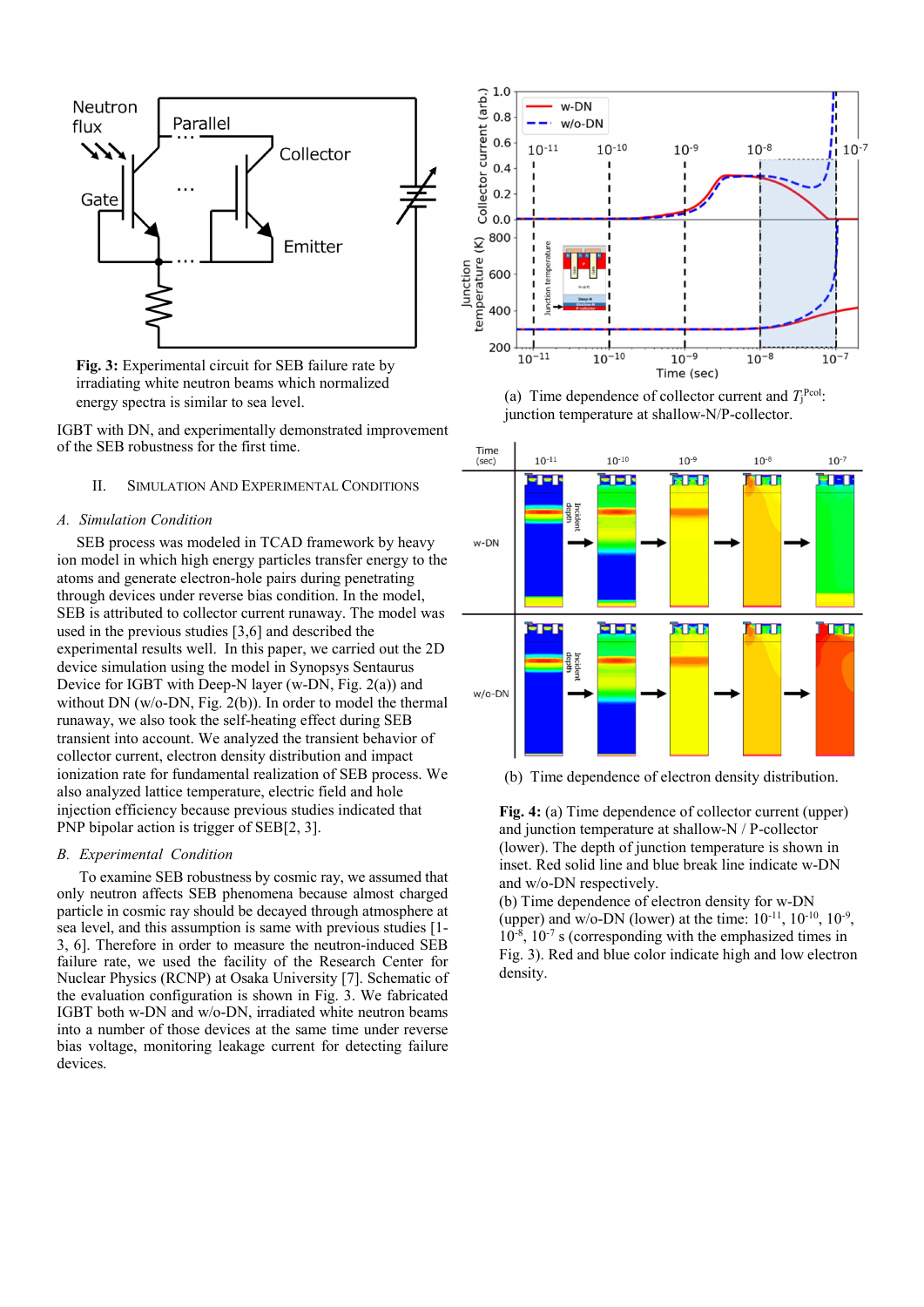

**Fig. 5:** (a) Time dependence of impact ionization rate and (b) lattice temperature for w-DN (upper) and w/o-DN (lower) at the time:  $1, 3, 5, 7, 9 \times 10^{-8}$  s (corresponding with the hatched period in Fig. 3). Red (blue) color indicate high (low) impact ionization rate and temperature at (a) and (b), respectively.



**Fig. 6:** Electric field with respect to depth from emitter to collector at the time the collector current starts to increase  $(5 \times 10^{-8} \text{ s}, \text{ see the inset which is corresponding to Fig.}$ 4(a)). The red solid line and the blue break line indicate w/- DN and w/o-DN, respectively.

### III. RESULTS AND DISCUSSIONS

### *A. Simulation Results*

In order to clarify the effect of introducing DN, we examined simulation results in detail. Fig. 5(a) shows the transient simulation result of the collector current and the junction temperature at shallow-N / P-collector  $(T_j^{\text{Pcol}})$  after heavy ion irradiation under blocking state for w-DN and w/o-DN structures. Until  $10^{-8}$  s, collector current and junction temperature are almost same with each structure, but after  $10^{-8}$  s, while the collector current runaway for w/o-DN occurs when

 $T_1^{\text{Pcol}}$  starts to rise, the collector current for w-DN decays and  $T_{\rm j}^{\rm Pcol}$  rising saturates at around 430K. This result indicates that the steep current rising strongly correlates with the junction temperature. To analyze more detail, we examined the time dependence of electron density distribution shown in Fig. 4(b). It is observed that electrons generated by the irradiation at  $10^{-11}$ s spread along time, and fill the N-drift region until 10-8 s for both structures. However, at  $10^{-7}$  s when generated carriers are detected as collector current (see Fig. 4(a)), there is a clear difference between w-DN and w/o-DN. Electrons are swept out in the case of w-DN, while these still increase in w/o-DN.

In order to explain the reason of the difference, we focused on the period between  $10^{-8}$  s and  $10^{-9}$  s corresponding to hatch in Fig. 4(a). As the device is exposed to reverse bias voltage with a lot of generated carriers, it is considered that impact ionization is a possible cause for the trigger of current runaway. Fig. 5(a) shows time dependence of impact ionization rate from 1 x 10<sup>-8</sup> s to 9 x  $10^{-8}$  s. Until the time of current rising for w/o-DN (7 x 10-8 s), the rate is almost same with each structure. This result attributes that impact ionization is not the trigger of current runaway. Fig. 5(b) shows time dependence of lattice temperature. Until  $3 \times 10^{-8}$  s, the temperature of both structures is similar. However, after 5 x  $10^{-8}$  s, temperature in w/o-DN becomes higher than w-DN at emitter and collector side. While the temperature rising at emitter side might cause N-emitter / Pbase / N-drift bipolar action, the rising at collector side might cause PNP bipolar action. To analyze which bipolar action is the trigger of current runaway, Fig. 6 shows the electric field under same voltage in both devices with respect to depth from emitter to collector at  $5 \times 10^{-8}$  s when the collector current starts to increase. Electric field in w-DN at emitter side is larger than in w/o-DN. However, collector current runaway did not occur in w-DN. This result is attributed that the electric field at emitter side, that might cause NPN bipolar action, is not the trigger of current runaway. On the other hand, electric field in w/o-DN around P-collector is larger than in w-DN because DN, that has